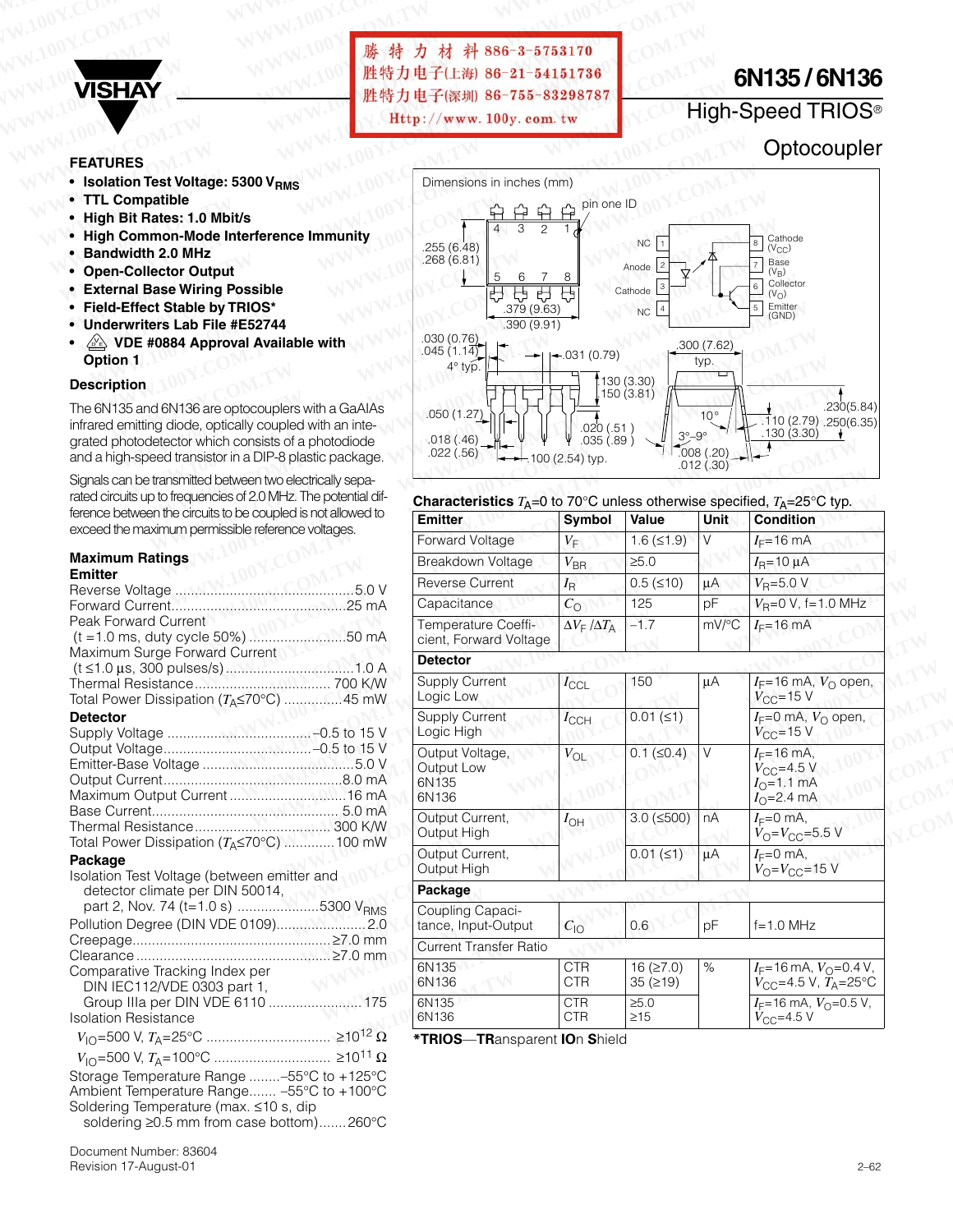**Figure 1. Switching Times**



**Figure 2. Common-mode Interference Immunity**



**Delay Time**  $I_F$ =16 mA,  $V_{CC}$ =5.0 V,  $T_A$ =25°C W.100Y.COM.TW WWW.100Y.COM.TW WWW.100Y.COM.TW WWW.100Y.COM.TW

| <b>Parameter</b> |       | <b>Symbol</b>    | Value                | Unit      | <b>Condition</b>            |
|------------------|-------|------------------|----------------------|-----------|-----------------------------|
| High-Low         | 6N135 | $t_{\text{PHI}}$ | $0.3$ ( $\leq 1.5$ ) | <b>us</b> | $R_1 = 4.1 \text{ k}\Omega$ |
|                  | 6N136 |                  | $0.2$ ( $\leq 0.8$ ) |           | $R_1 = 1.9 \text{ k}\Omega$ |
| Low-High         | 6N135 | $t_{\text{PLH}}$ | $0.3$ ( $\leq 1.5$ ) | <b>us</b> | $R_1 = 4.1 \text{ k}\Omega$ |
|                  | 6N136 |                  | $0.2$ ( $\leq 0.8$ ) |           | $R_1 = 1.9 \text{ k}\Omega$ |

### **Common Mode Interference Immunity**  $V_{CM}$ =10 V<sub>P-P</sub>,  $V_{CC}$ =5.0 V,  $T_A$ =25°C

| <b>Parameter</b>      |       | <b>Symbol</b> | Value | Unit      | <b>Condition</b>            |
|-----------------------|-------|---------------|-------|-----------|-----------------------------|
| High,<br>$I_F=0$ mA   | 6N135 | <b>CMH</b>    | 1000  | $V/\mu s$ | $R_1 = 4.1 \text{ k}\Omega$ |
|                       | 6N136 |               |       |           | $R_1$ = 1.9 k $\Omega$      |
| Low.<br>$I_F = 16$ mA | 6N135 | <b>CML</b>    |       |           | $R_1 = 4.1 \text{ k}\Omega$ |
|                       | 6N136 |               |       |           | $R_1 = 1.9 \text{ k}\Omega$ |

**Figure 3. LED forward current vs. forward voltage**



**Figure 4. Permissible forward LED current vs. temperature**

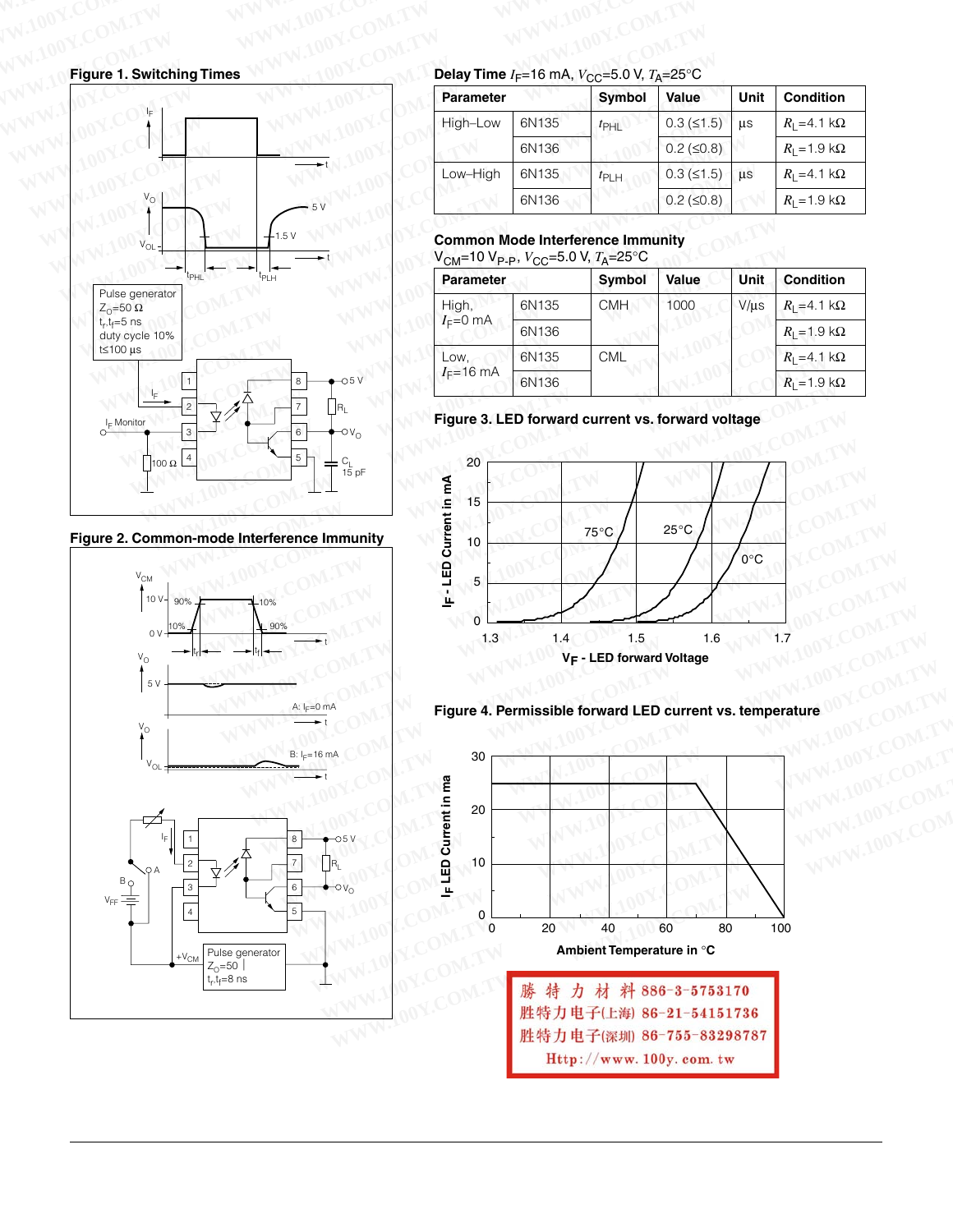**Figure 5. Permissible power dissipation vs. temperature WWW.100Y.COM.TW WWW.100Y.COM.TW WWW.100Y.COM.TW WWW.100Y.COM.TW WWW.100Y.COM.TW WWW.100Y.COM.TW WWW.100Y.COM.TW WWW.100Y.COM.TW WWW.100Y.COM.TW WWW.100Y.COM.TW WWW.100Y.COM.TW WWW.100Y.COM.TW WWW.100Y.COM.TW WWW.100Y.COM.TW WWW.100Y.COM.TW WWW.100Y.COM.TW WWW.100Y.COM.TW WWW.100Y.COM.TW WWW.100Y.COM.TW WWW.100Y.COM.TW WWW.100Y.COM.** 



**Figure 6. Output Current vs. Output Voltage**  $(T_A=25^{\circ}C, V_{CC}=5.0 V)$ 







**Figure 8. Propagation Delay vs. Temperature-6N136** @ *V*CC=5.0 V, *I*F=16 mA, *R*L=1.9 kΩ







**Figure 10. Logic High Output Current vs. Temperature**